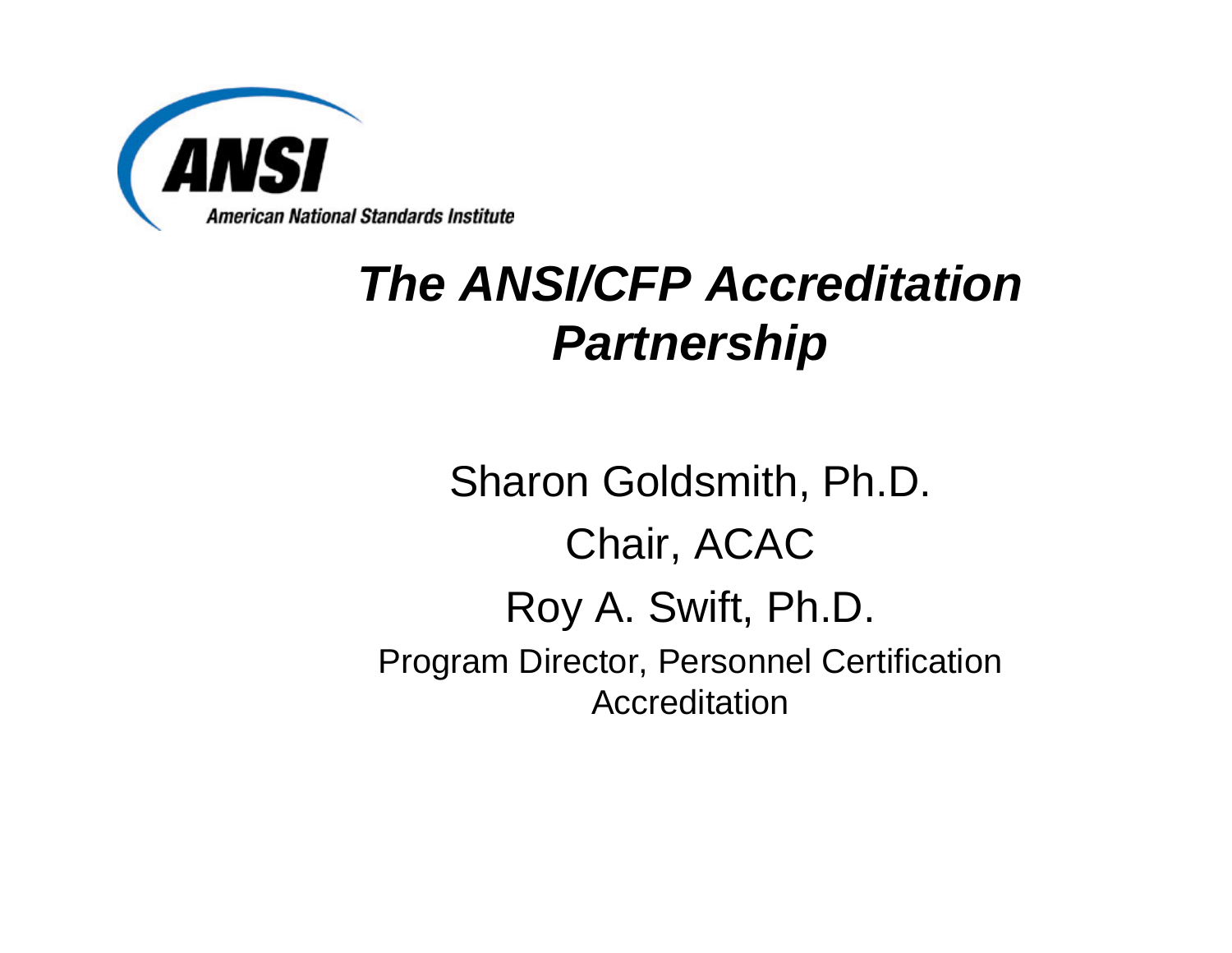# Overview of Presentation

- Overview of ANSI
- History of Partnership
- Overview of ANSI-CFP Accreditation Program
	- Goals
	- Model
	- Structure and Process
	- Main Points of Agreement
	- Marketing
	- Communication between CFP and ANSI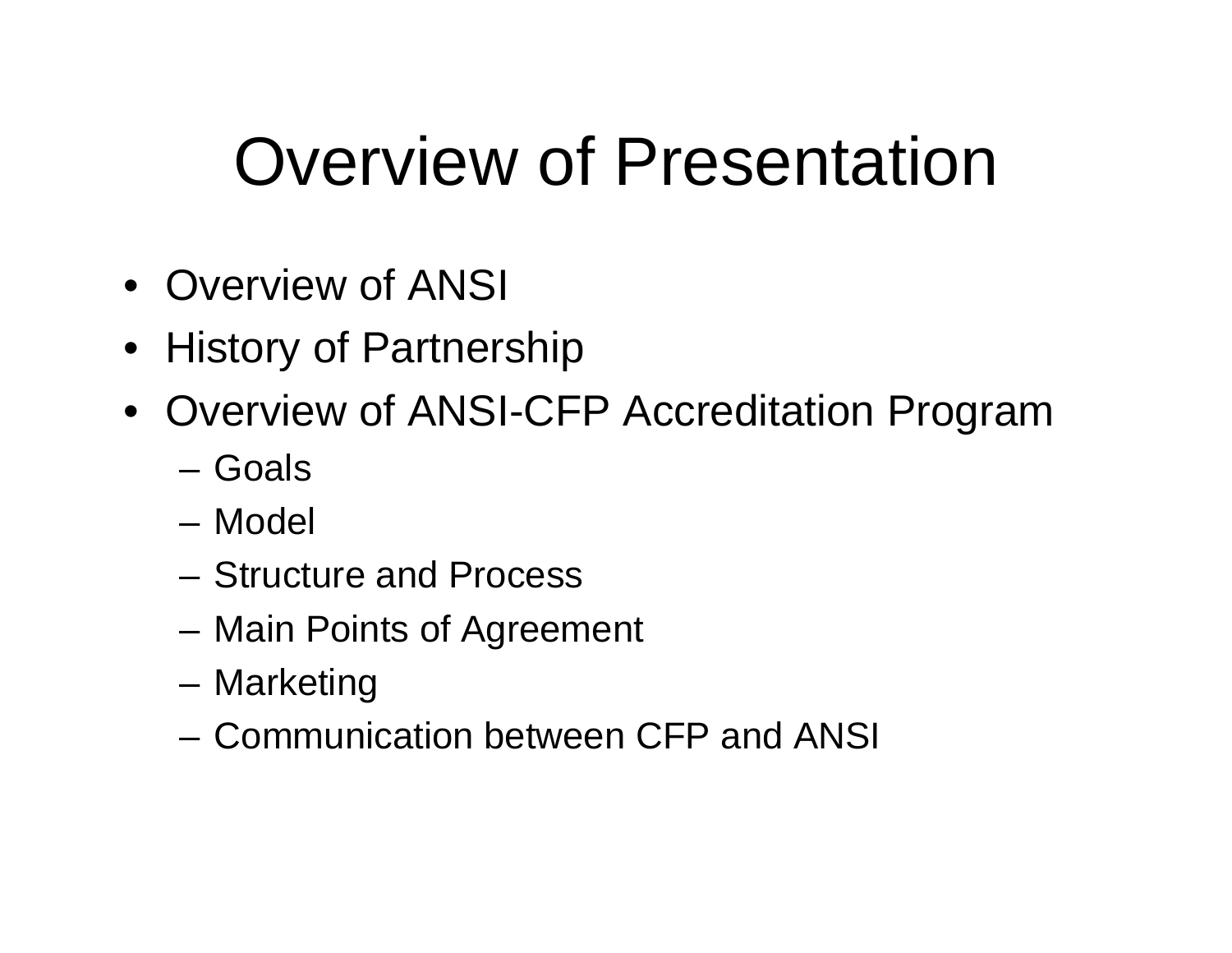



*To enhance the global competitiveness of U.S. business and the American quality of life by promoting and facilitating voluntary consensus standards and conformity assessment systems and ensuring their integrity.*

**A Private- and Public-Sector Partnership Since 1918**

*ANSI is not a government agency or a standards developer. ANSI is not a government agency or a standards developer.*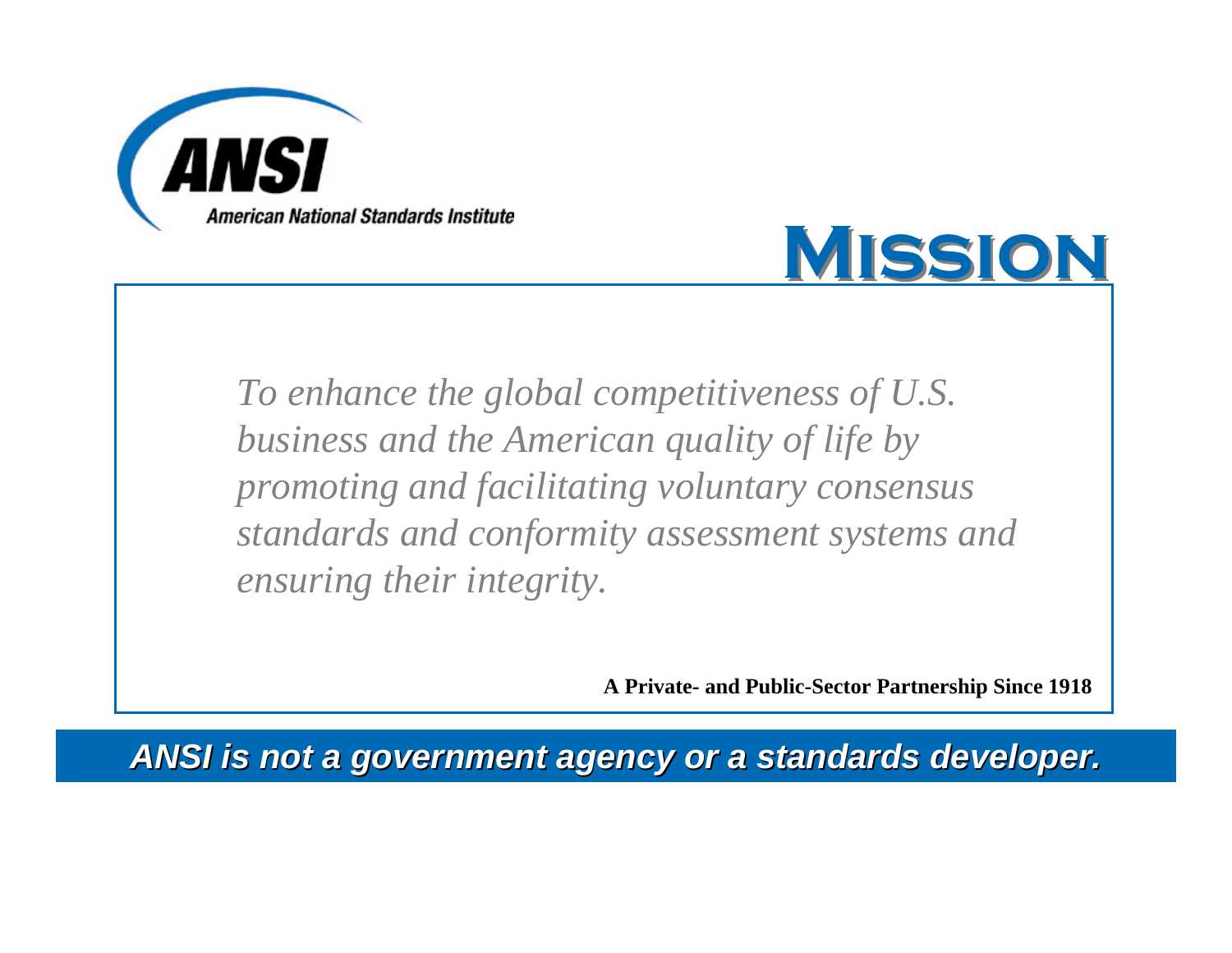# ANSI as an Accreditor

- ANSI accreditation, whether as a standards developer, Technical Advisory Group, ANSI-Registrar Accreditation Board (RAB) accredited certification system, or accreditation of personnel certification organizations and the annual ance of:
	- Openness
	- Balance
	- Due process
	- Transparency
	- Consensus

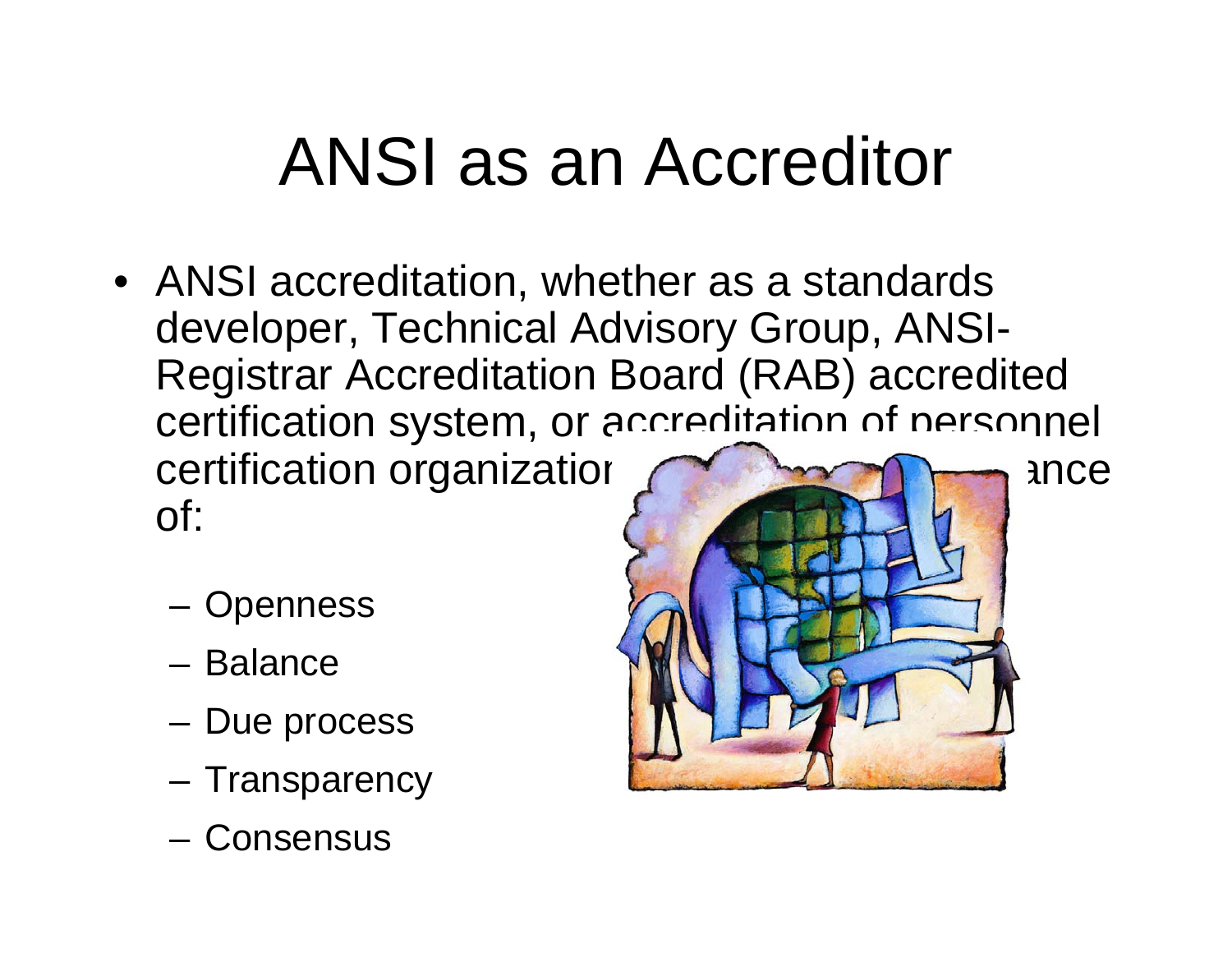## ANSI/CFP Accreditation Partnership

- History of Partnership
	- CFP/ANSI enter into a formal agreement May 2002
		- Agreement creates accreditation program for bodies that certify Food Protection Managers in accordance the CFP Standards
		- Delineates Roles and Responsibilities between CFP and ANSI
		- Creates ANSI/CFP Personnel Certification Accreditation Committee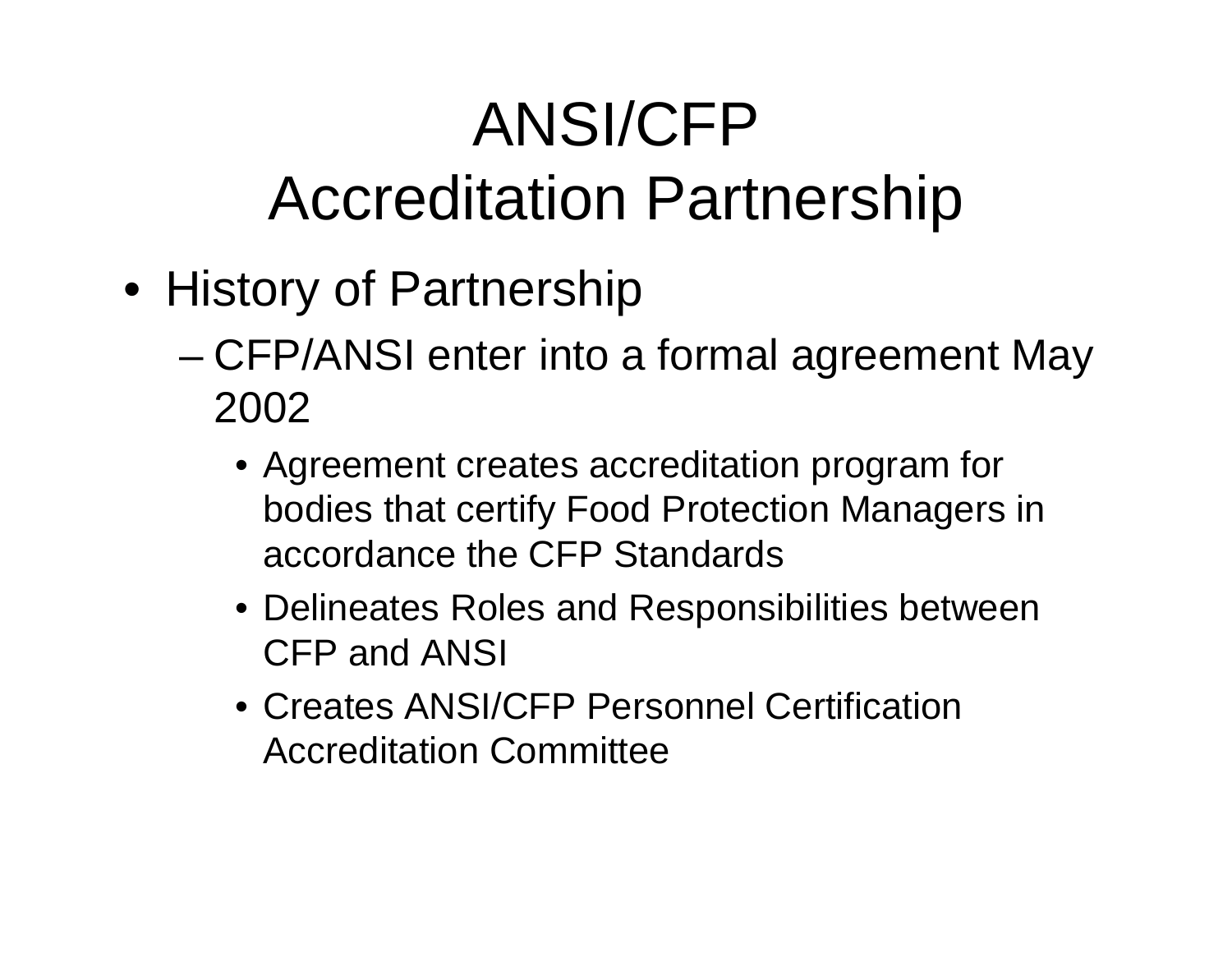## ANSI/CFP Agreement

- Accreditation Committee
	- Two year terms and no more than three consecutive terms
	- Appointment by the Executive Board
- Marketing Language
	- Promotional materials will be developed by CFP and/or ANSI
	- Materials will be jointly approved by CFP (assumed to be the Committee) and ANSI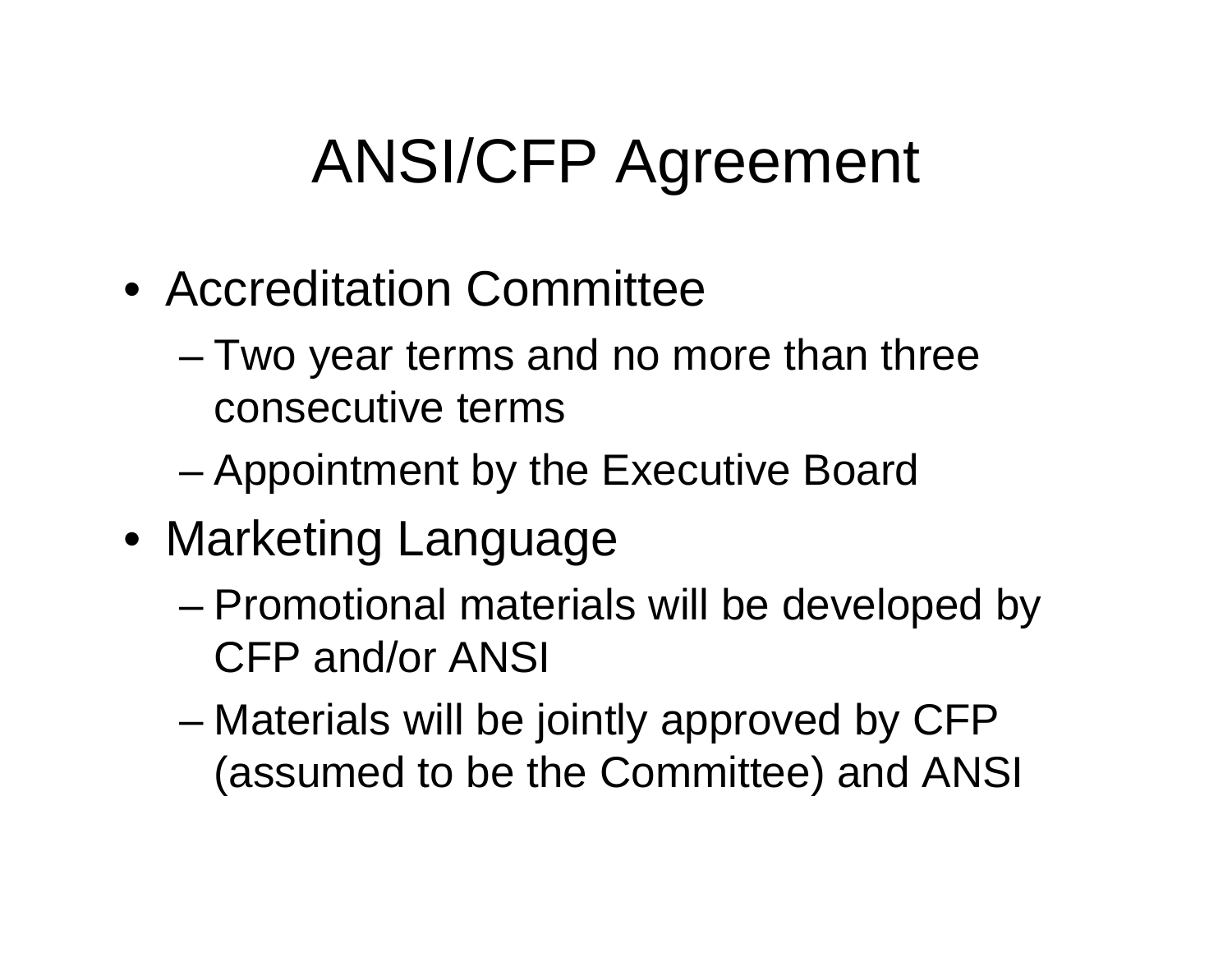#### ANSI/CFP Agreement

- Terms of the Contract
	- Program shall commence as of the date hereof and shall continue unless otherwise terminated
- Termination of the Program
	- Either party may terminate the agreement
	- Must give 6 month notice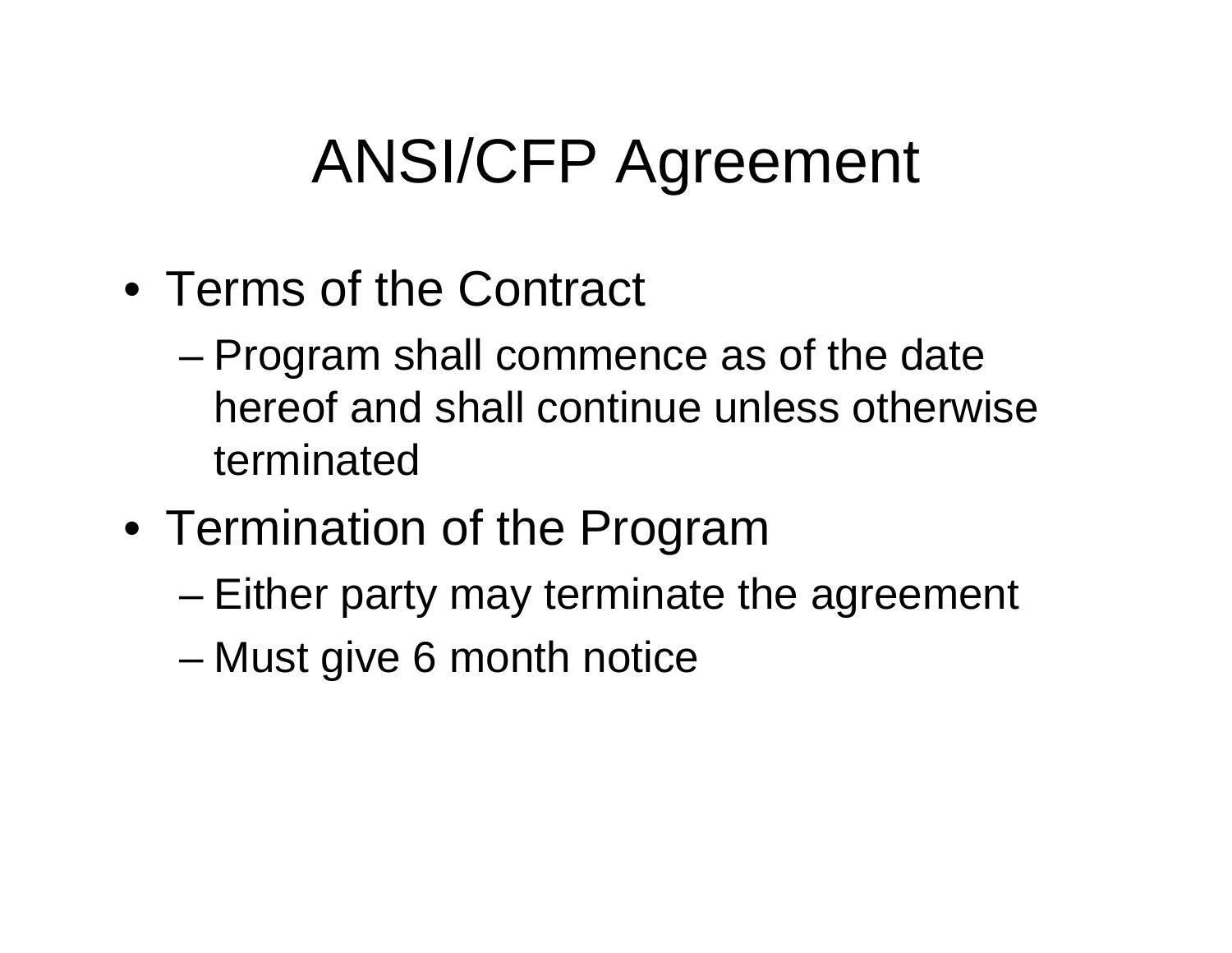# Goals of the ANSI/CFP Accreditation Program

- Ensure all Food Protection Manager Certification Programs meet CFP Standards
- Facilitate a self-assessment process that increases the quality of the program
- Increase recognition and confidence in the quality of Food Protection Manager certification programs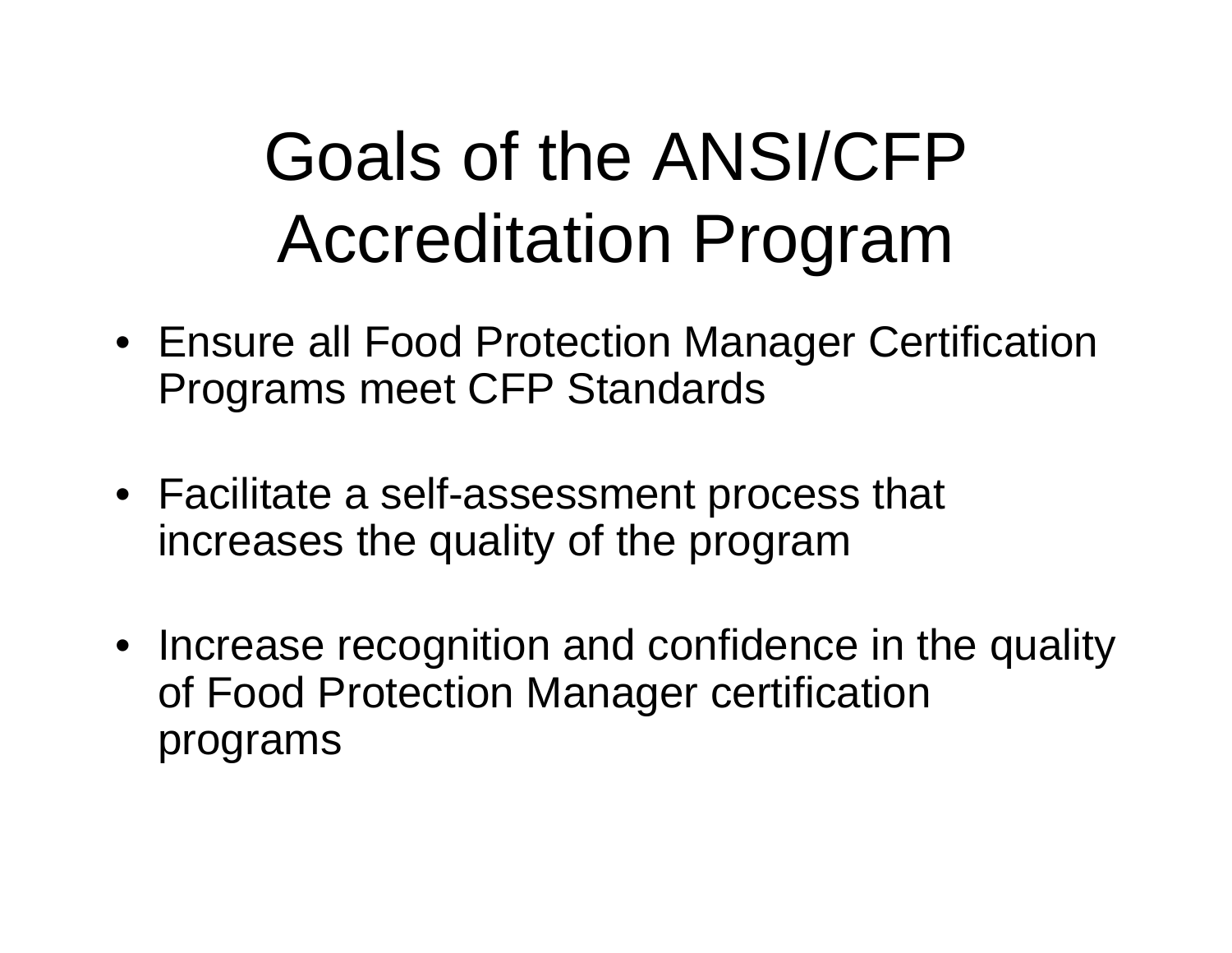# ANSI/CFP Accreditation = Quality

- Verifies the quality of a certification program for State regulatory bodies responsible for licensing
- Ensures consistent quality of food protection managers for employers
- Increases consumer confidence regarding food safety
- Verifies the use of a valid and reliable processes that increases legal defensibility of certification programs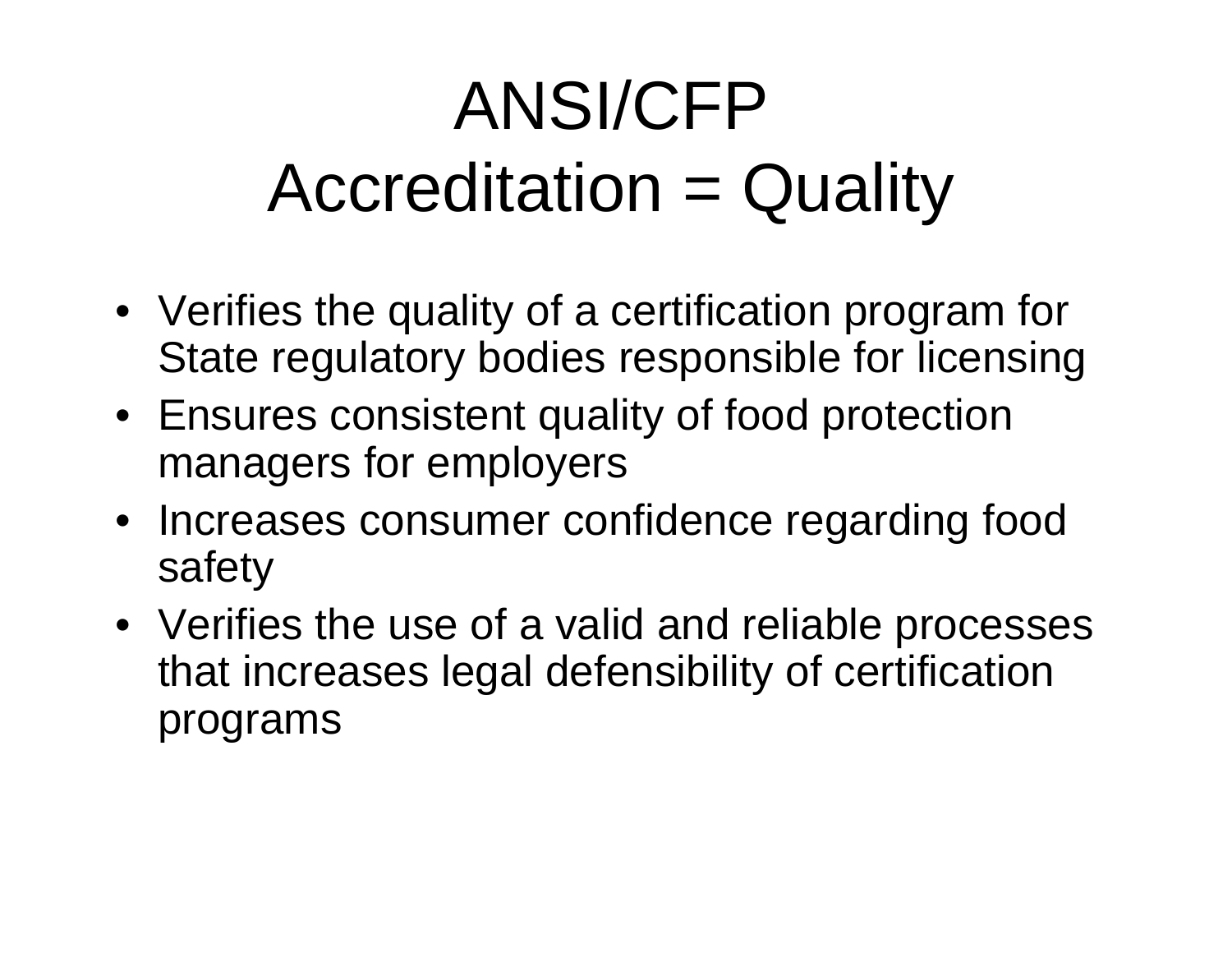

## Accreditation **Benefits**

- Facilitates a High Level of Technical Competence and Reliability through a Self Assessment Process
- Consistency of Competencies across all jurisdictions
- Verification of Quality by an Independent Objective Review Agency
- Opportunity for Peer Review and Dialogue with National Experts
- Facilitates Continuous Quality Improvement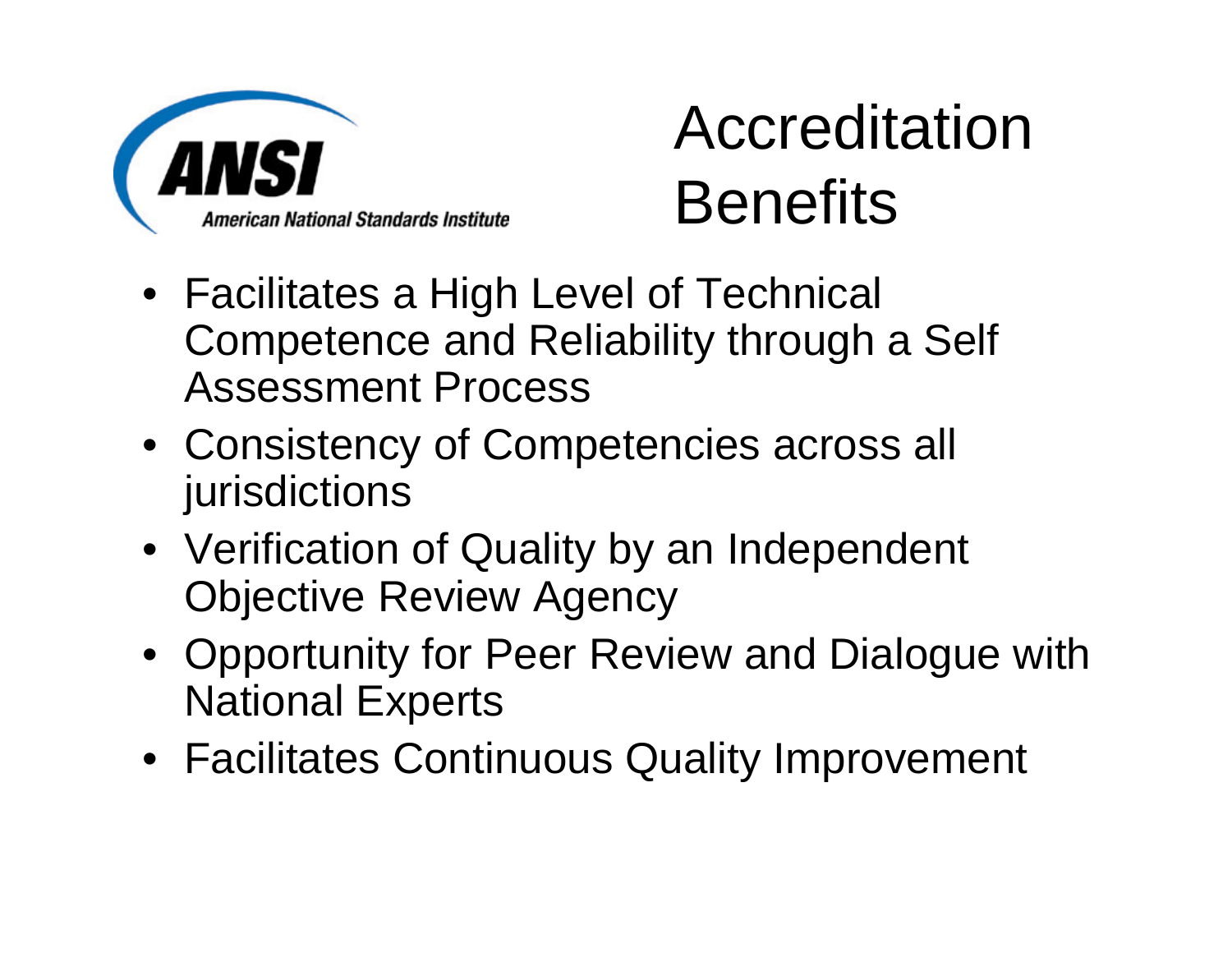

## Accreditation **Benefits**

- Marketing tool to employers Consistent known product
- Mobility of Personnel
- Improved Consumer Confidence regarding food safety Potential Prevention of **Lawsuits**
- Lessens State/Local regulatory costs
	- No certification cost
	- Can facilitates reciprocity agreements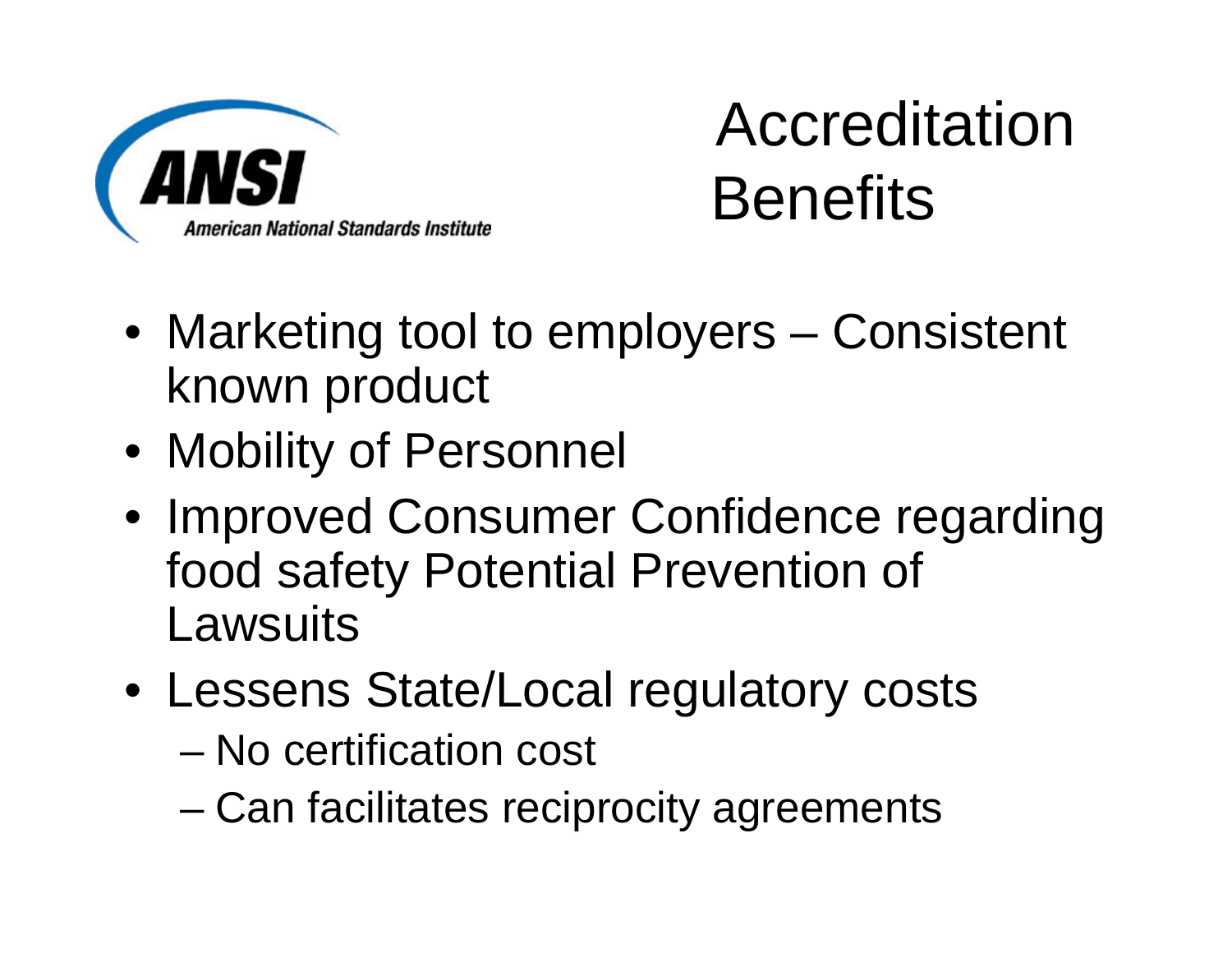#### **ANSI/CFPACCREDITATION MODEL**

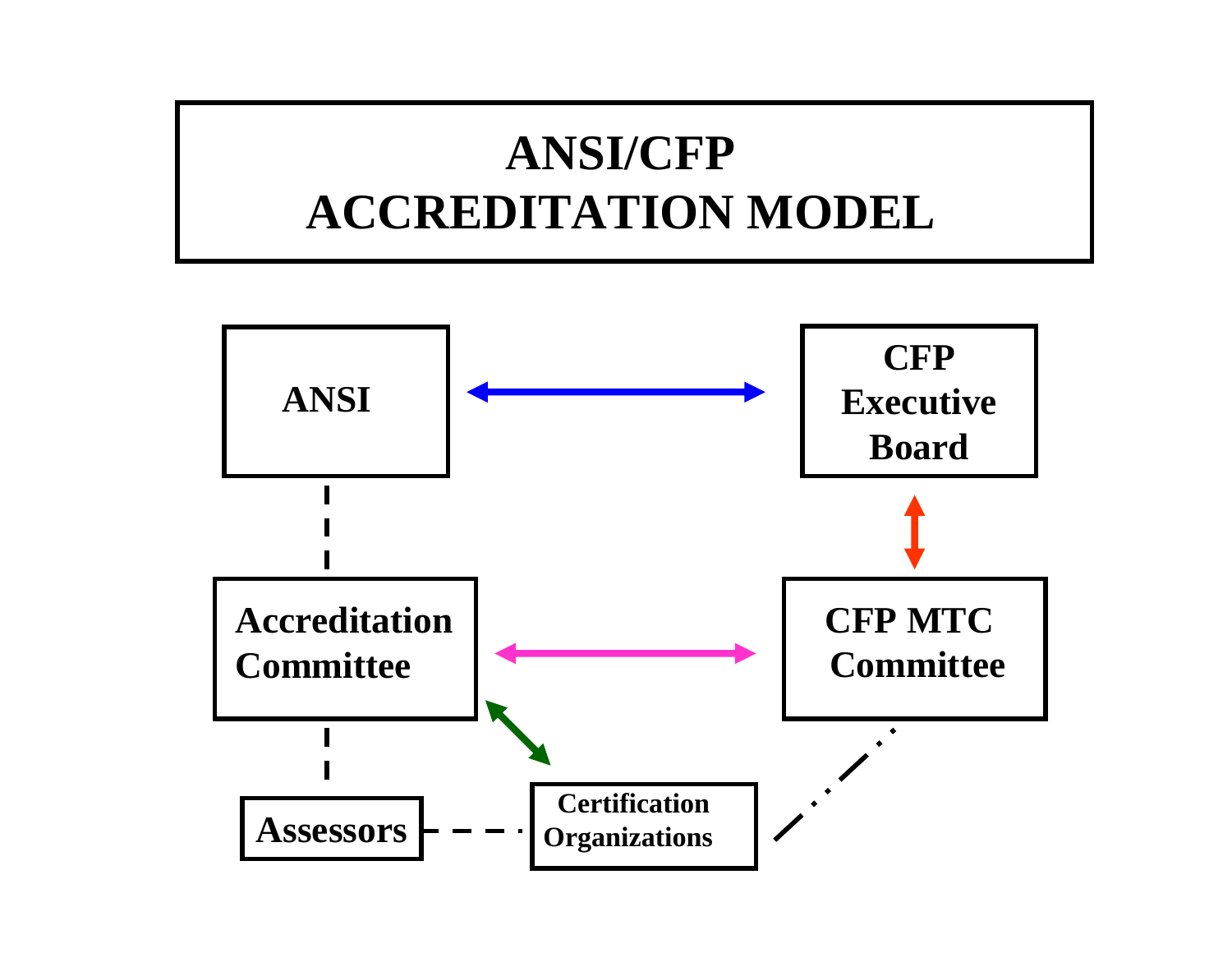

#### Accreditation Process

- Eligibility Requirements
- Paper Application
- Assignment of Trained Assessors
- Paper Review
- On-site Visit
- Review of Assessor Report
- Action by the Accreditation Committee
	- Four Appointed from ANSI to include Public Member
	- Two appointed by CFP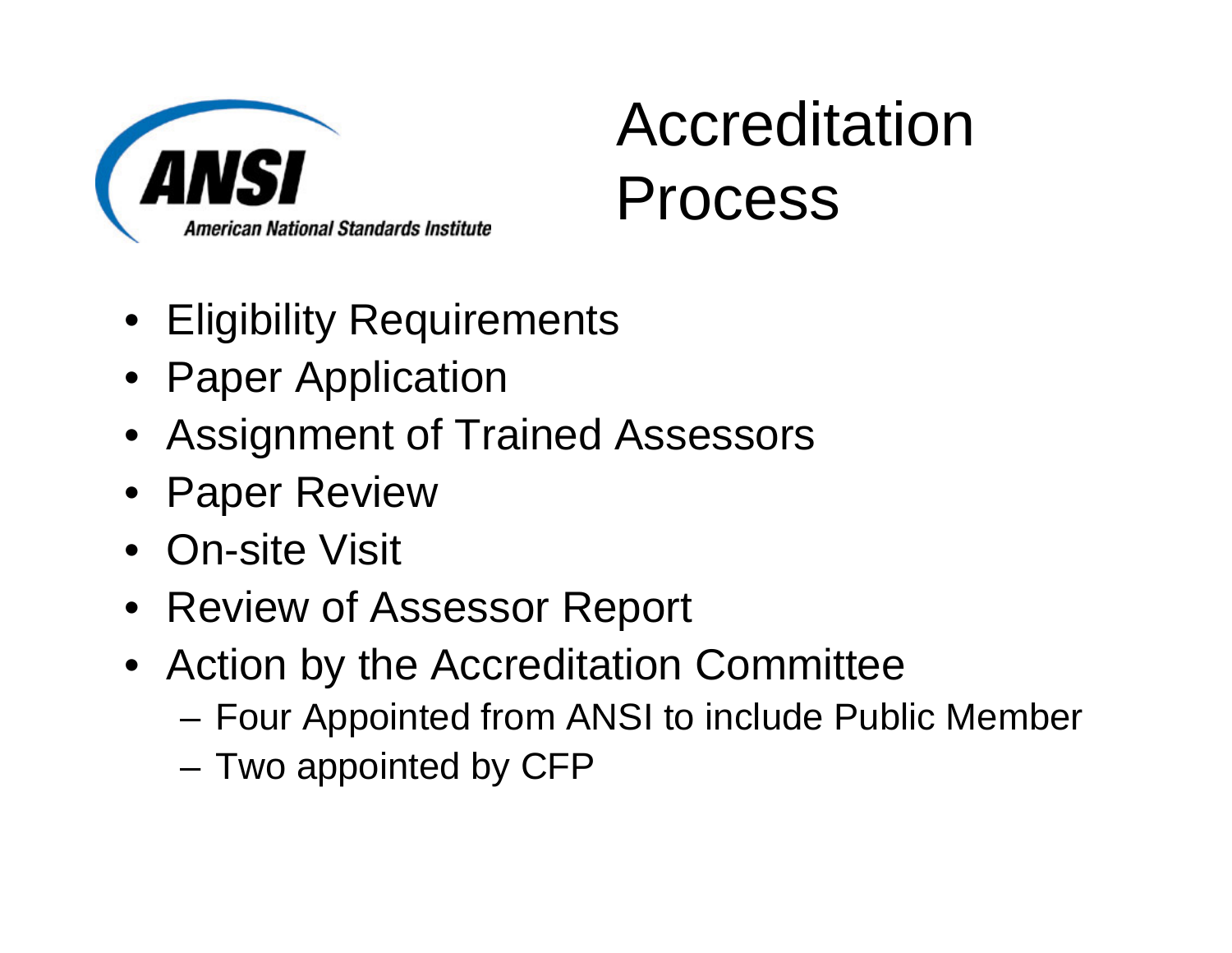#### Accreditation Process Enhancements

- Feedback from Certification Bodies
	- Systematic process
	- Uniformly positive
- Evaluating Surveillance Process
	- Determine if adequate information is being obtained to maintain confidence
	- Incorporate Any Issues into Annual Assessor **Training**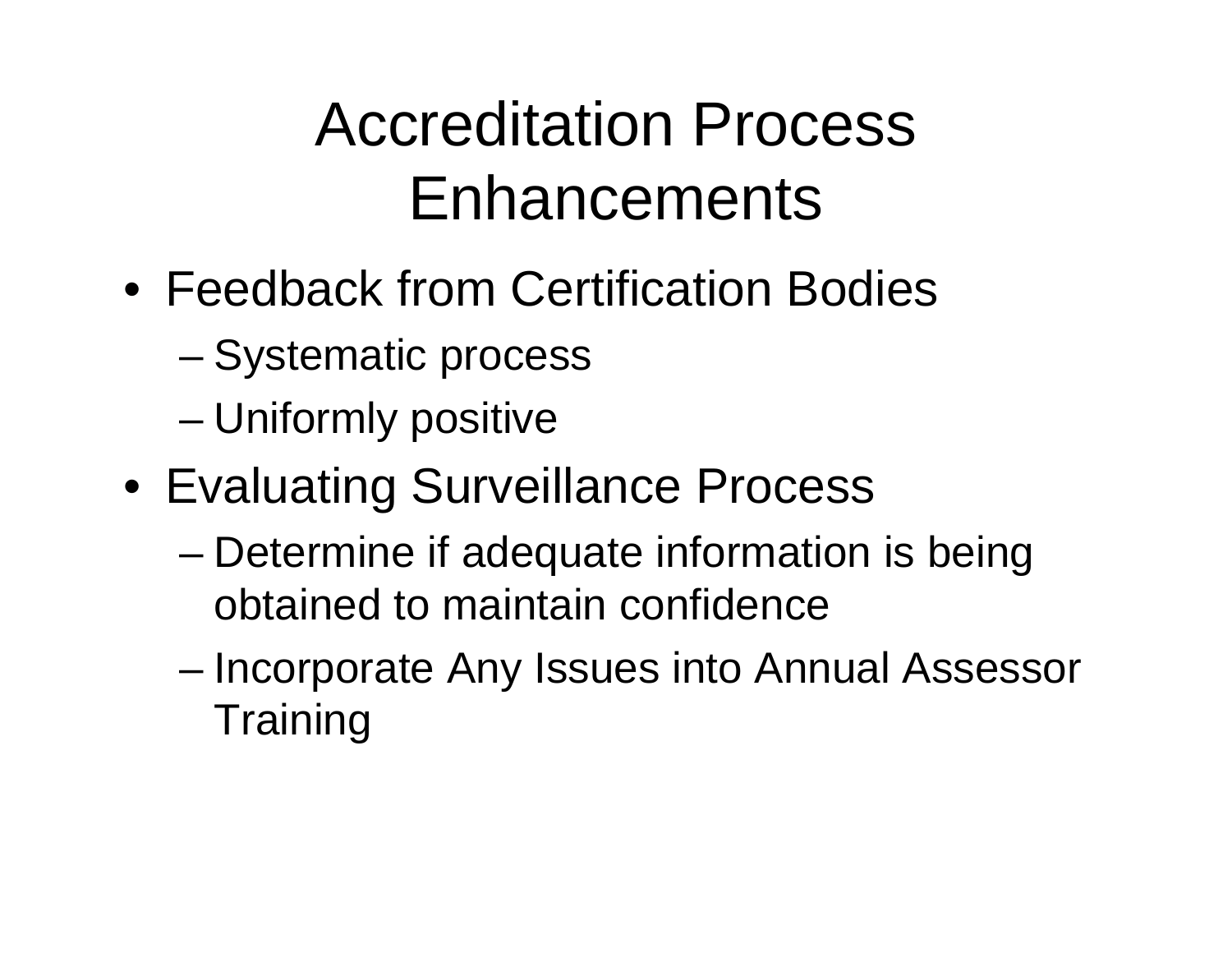

## ANSI/CFP Accredited **Organizations**

- National Registry of Food Safety Professionals
- National Restaurant Association Educational Foundation
- Thomson Prometric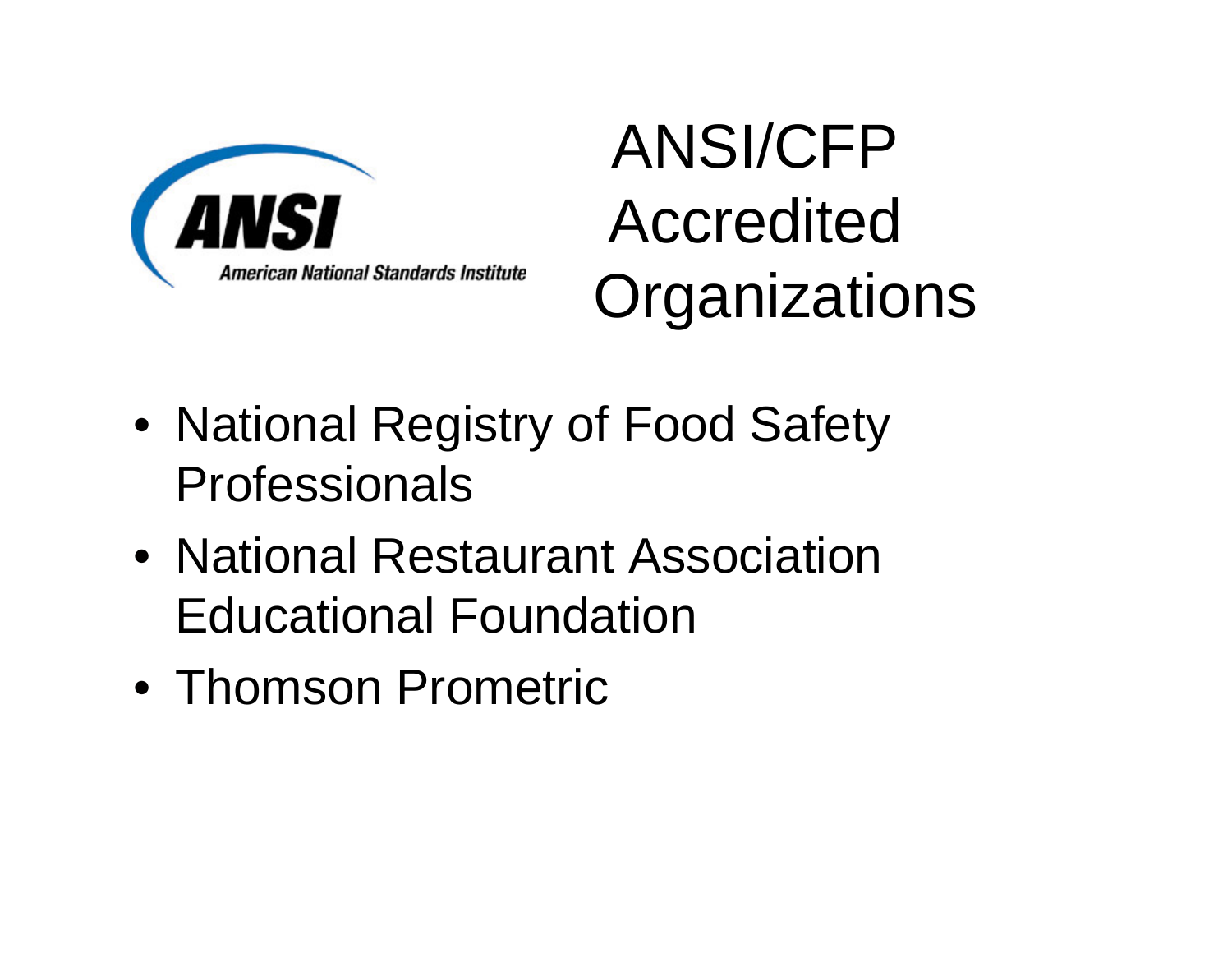

#### **Accreditation Mark Pending Approval from PTO**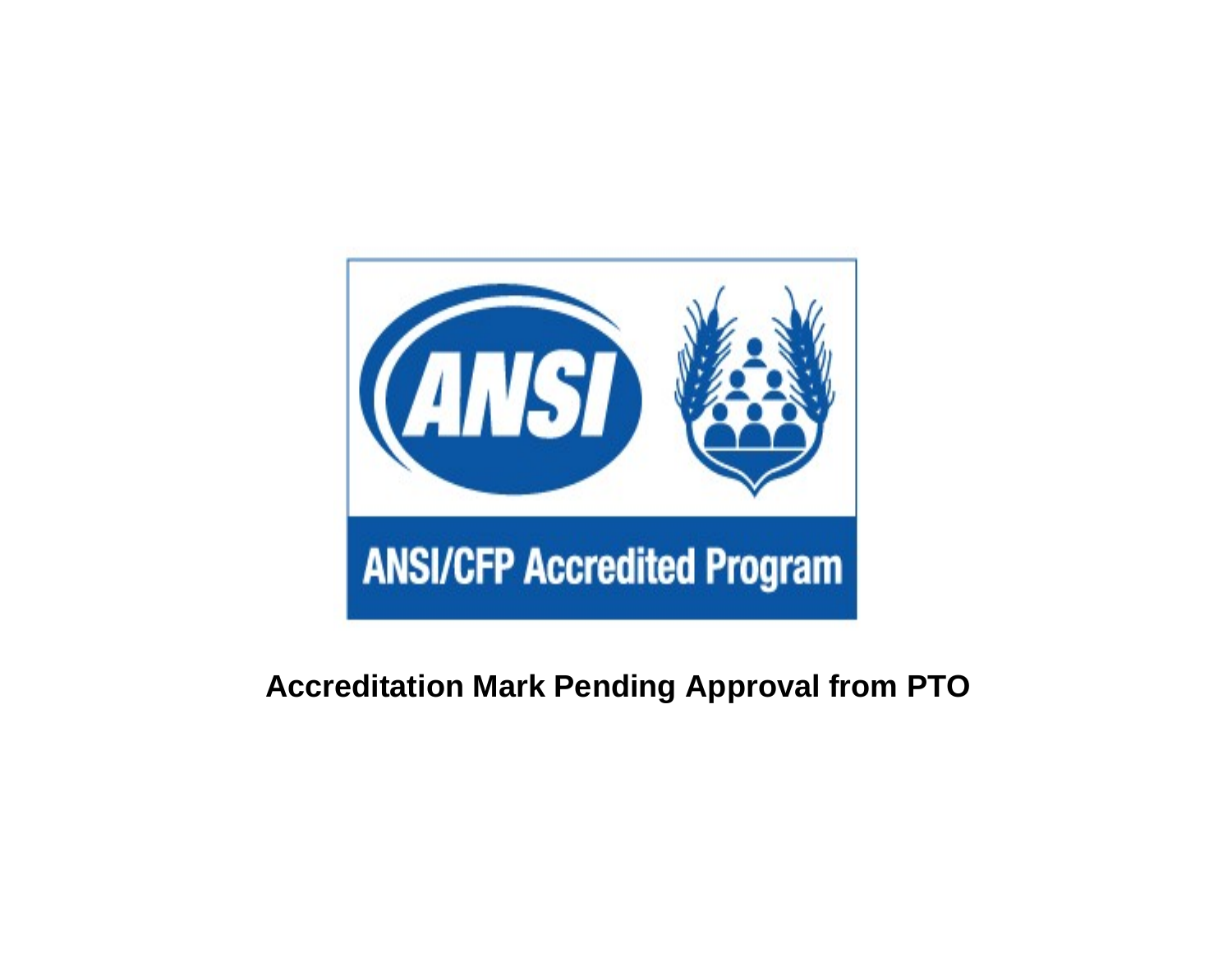

Applications for ANSI/CFP Accreditation

- None in process
- Several inquires from State Agencies
- One inquiry from a training provider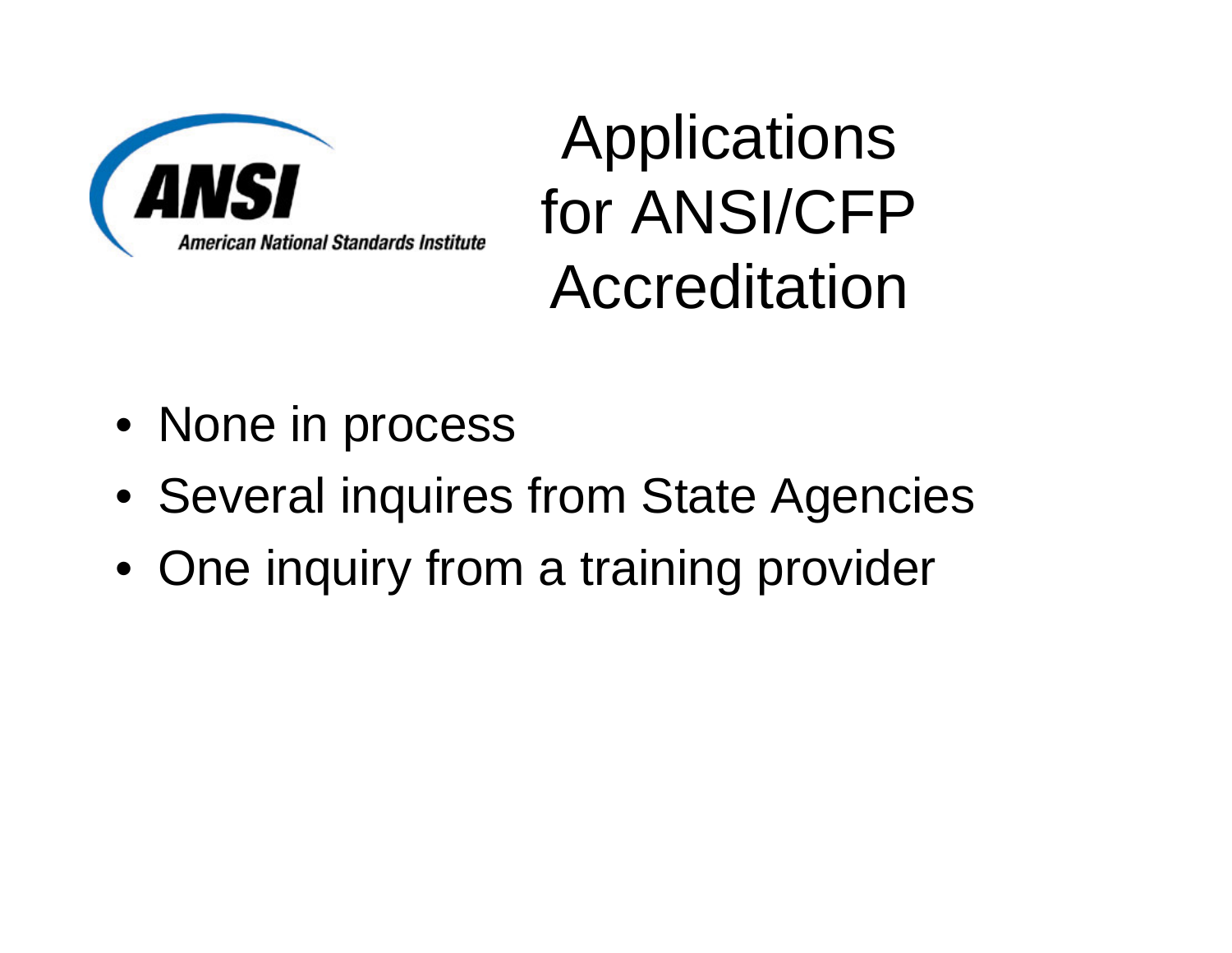# Marketing Strategies

- Press Release regarding the program
	- June 2002
- ANSI Web site linked to CFP Web site
- Marketing Plan Process
	- Focus Group December 4, 2002
	- Report June 2003
	- Second Report April 2004
	- Third Report June 2004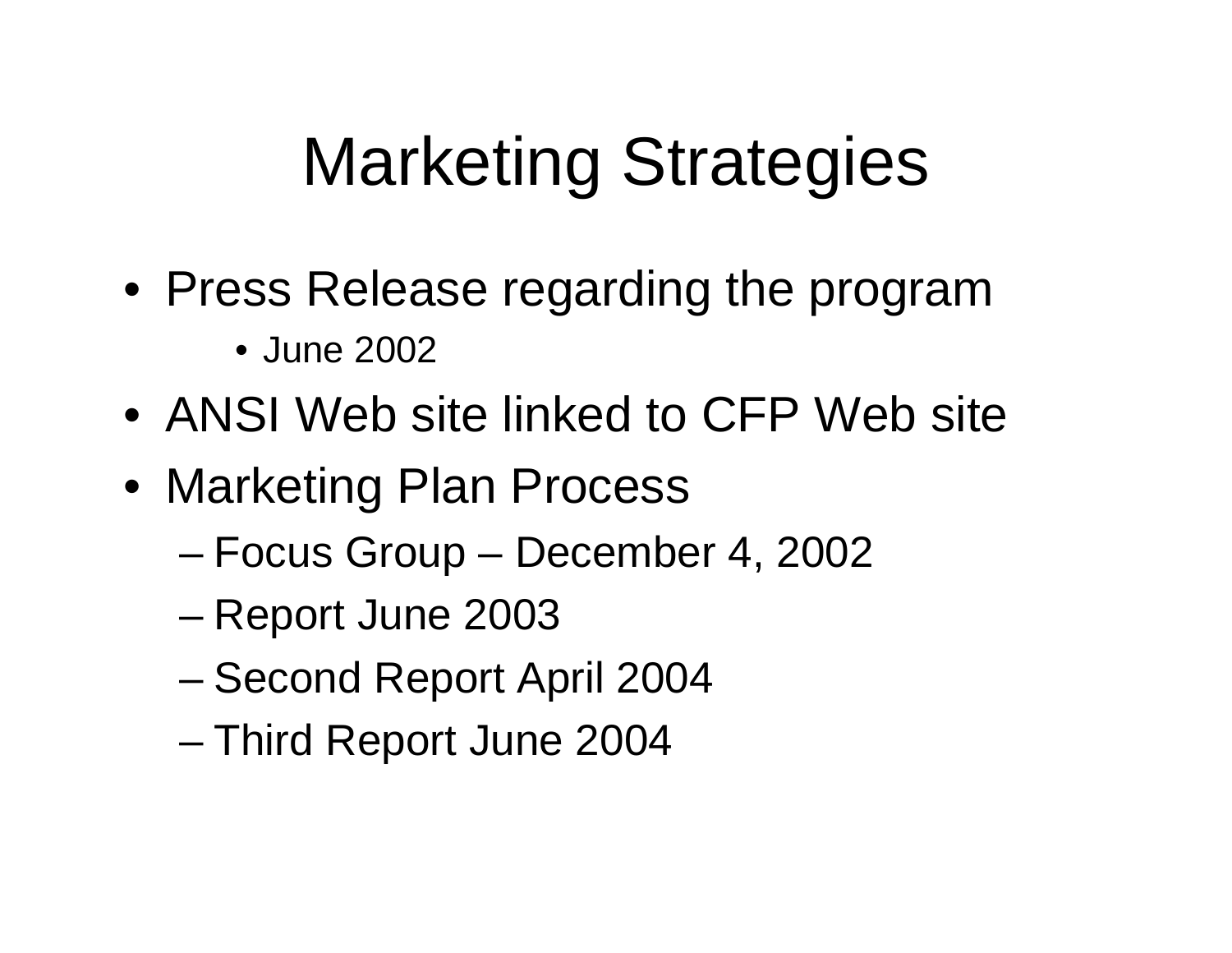# Marketing Strategies

- Endorsement letter from FDA facilitated– Placed on CFP Web Site
- Q & As being Finalized – Both ANSI and CFP Web Sites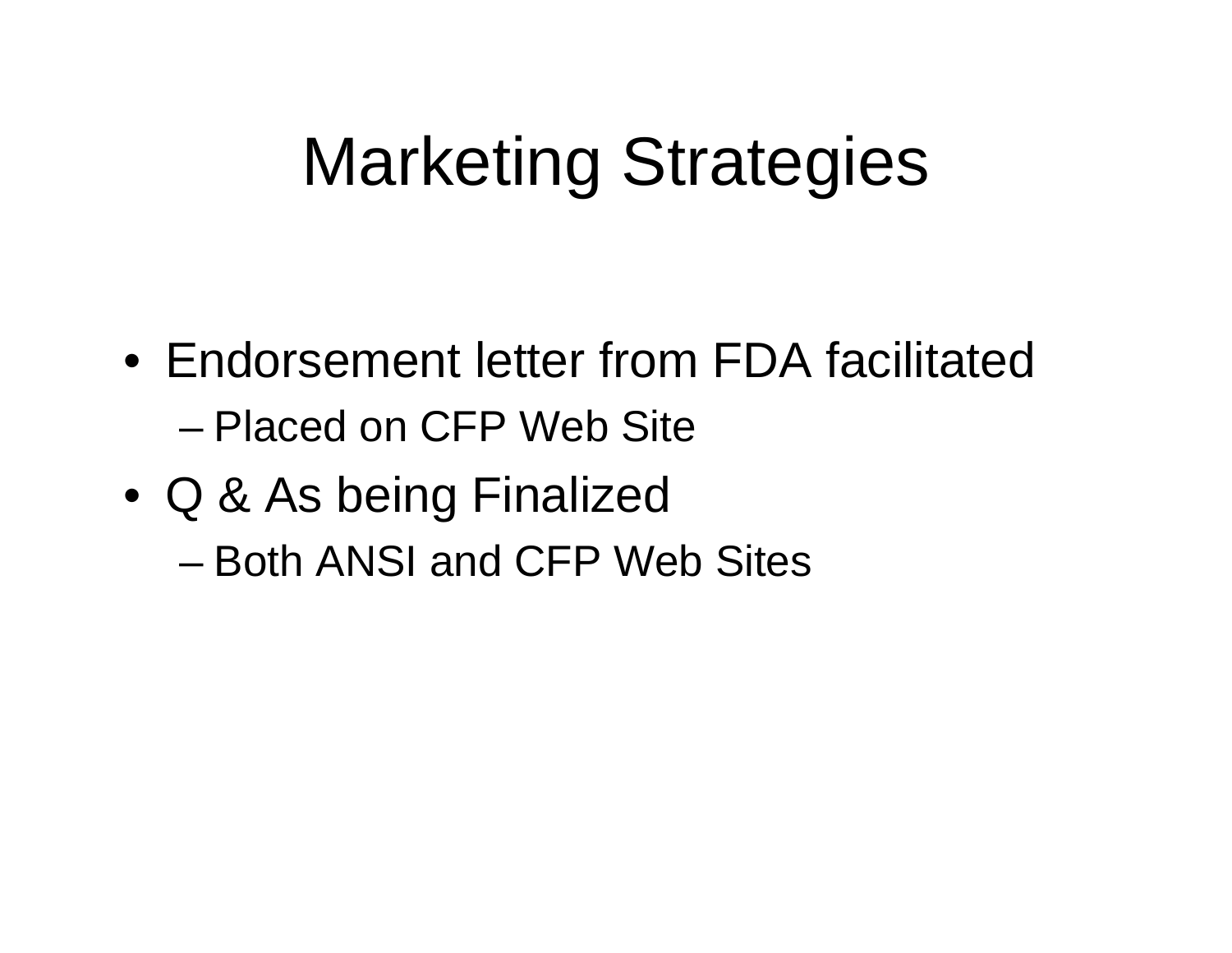## Marketing Program Next Steps

- Awaiting finalization of Q & As – To be placed on ANSI and CFP Web Sites
- Working on an endorsement from CDC
- Re-focusing on specific states with pending legislation requiring accreditation of certification bodies approved by CFP

– Further research by CFP Committee